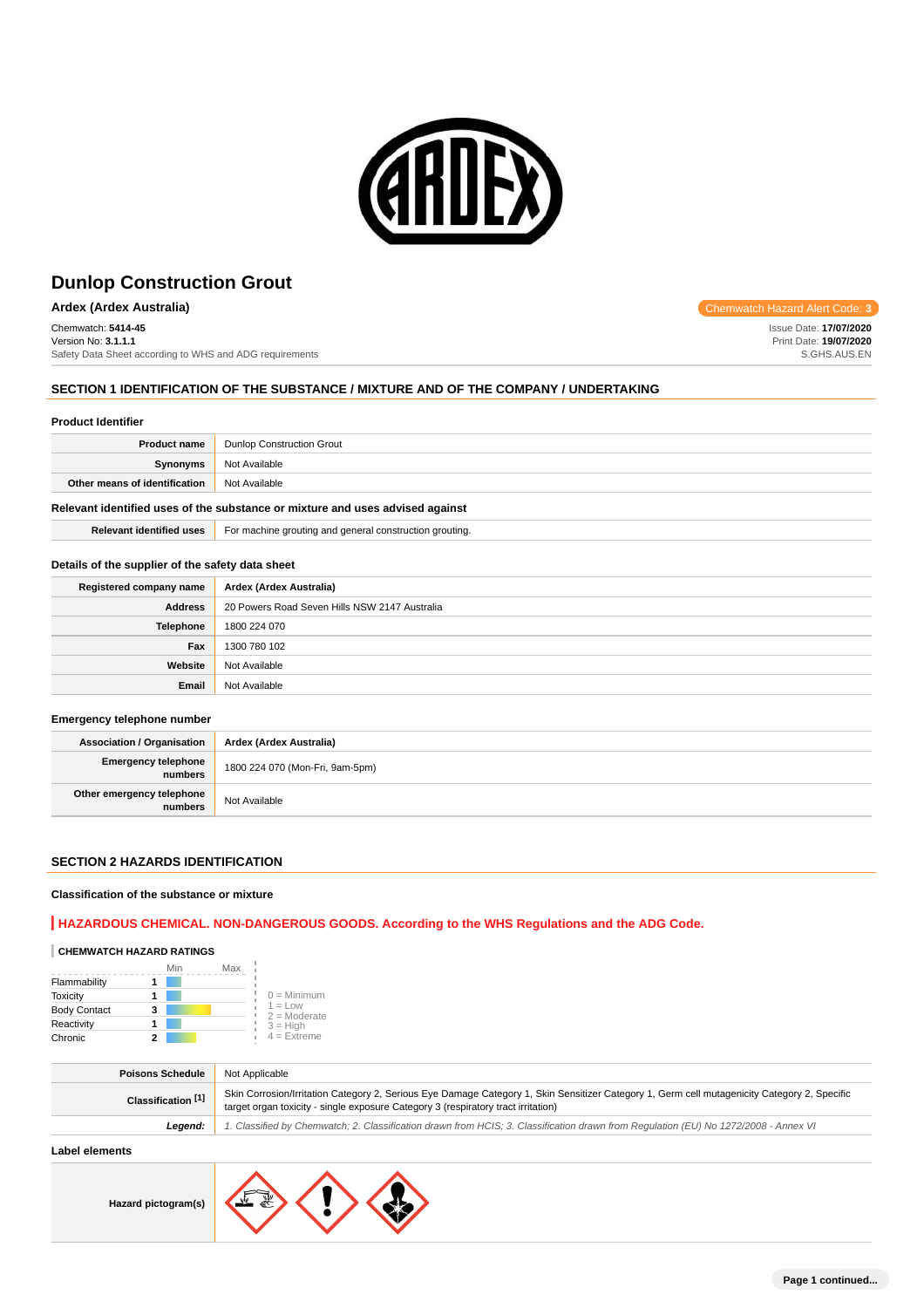| <b>SIGNAL WORD</b>                           | <b>DANGER</b>                                                              |  |
|----------------------------------------------|----------------------------------------------------------------------------|--|
| Hazard statement(s)                          |                                                                            |  |
| H315                                         | Causes skin irritation.                                                    |  |
| H318                                         | Causes serious eye damage.                                                 |  |
| H317                                         | May cause an allergic skin reaction.                                       |  |
| H341                                         | Suspected of causing genetic defects.                                      |  |
| H335                                         | May cause respiratory irritation.                                          |  |
| <b>Precautionary statement(s) Prevention</b> |                                                                            |  |
| P201                                         | Obtain special instructions before use.                                    |  |
| P271                                         | Use only outdoors or in a well-ventilated area.                            |  |
| P280                                         | Wear protective gloves/protective clothing/eye protection/face protection. |  |

## **Precautionary statement(s) Response**

| P305+P351+P338 | IF IN EYES: Rinse cautiously with water for several minutes. Remove contact lenses, if present and easy to do. Continue rinsing. |
|----------------|----------------------------------------------------------------------------------------------------------------------------------|
| P308+P313      | IF exposed or concerned: Get medical advice/attention.                                                                           |
| P310           | Immediately call a POISON CENTER or doctor/physician.                                                                            |
| P321           | Specific treatment (see advice on this label).                                                                                   |

# **Precautionary statement(s) Storage**

| P405      | l up                                                                  |
|-----------|-----------------------------------------------------------------------|
| P403+P233 | Store in a well-ventilated place.<br>. Keep container tightly closed. |

## **Precautionary statement(s) Disposal**

**P501** Dispose of contents/container to authorised hazardous or special waste collection point in accordance with any local regulation.

## **SECTION 3 COMPOSITION / INFORMATION ON INGREDIENTS**

**P281** Use personal protective equipment as required.

#### **Substances**

See section below for composition of Mixtures

#### **Mixtures**

| <b>CAS No</b> | %[weight] | Name                                       |
|---------------|-----------|--------------------------------------------|
| 14808-60-7.   | $30 - 60$ | graded sand                                |
| 65997-15-1    | 10-30     | portland cement                            |
| 7778-18-9     | $0 - 5$   | calcium sulfate                            |
| 12004-14-7    | $0 - 5$   | calcium aluminate sulfate                  |
| 65996-69-2    | $0 - 2$   | blast furnace slag                         |
| 471-34-1      | $0 - 2$   | calcium carbonate                          |
| 13397-24-5    | $0 - 2$   | <b>gypsum</b>                              |
| Not Available | balance   | Ingredients determined not to be hazardous |

## **SECTION 4 FIRST AID MEASURES**

## **Description of first aid measures**

| <b>Eye Contact</b>  | If this product comes in contact with the eyes:<br>$\blacktriangleright$ Immediately hold eyelids apart and flush the eye continuously with running water.<br>Ensure complete irrigation of the eye by keeping eyelids apart and away from eye and moving the eyelids by occasionally lifting the upper<br>and lower lids.<br>▶ Continue flushing until advised to stop by the Poisons Information Centre or a doctor, or for at least 15 minutes.<br>Transport to hospital or doctor without delay.<br>▶ Removal of contact lenses after an eye injury should only be undertaken by skilled personnel. |
|---------------------|---------------------------------------------------------------------------------------------------------------------------------------------------------------------------------------------------------------------------------------------------------------------------------------------------------------------------------------------------------------------------------------------------------------------------------------------------------------------------------------------------------------------------------------------------------------------------------------------------------|
| <b>Skin Contact</b> | If skin or hair contact occurs:<br>Immediately flush body and clothes with large amounts of water, using safety shower if available.<br>▶ Quickly remove all contaminated clothing, including footwear.<br>► Wash skin and hair with running water. Continue flushing with water until advised to stop by the Poisons Information Centre.<br>Transport to hospital, or doctor.                                                                                                                                                                                                                          |
| Inhalation          | If fumes or combustion products are inhaled remove from contaminated area.<br>Lay patient down. Keep warm and rested.<br>Prostheses such as false teeth, which may block airway, should be removed, where possible, prior to initiating first aid procedures.<br>Apply artificial respiration if not breathing, preferably with a demand valve resuscitator, bag-valve mask device, or pocket mask as trained.<br>Perform CPR if necessary.<br>Transport to hospital, or doctor, without delay.                                                                                                         |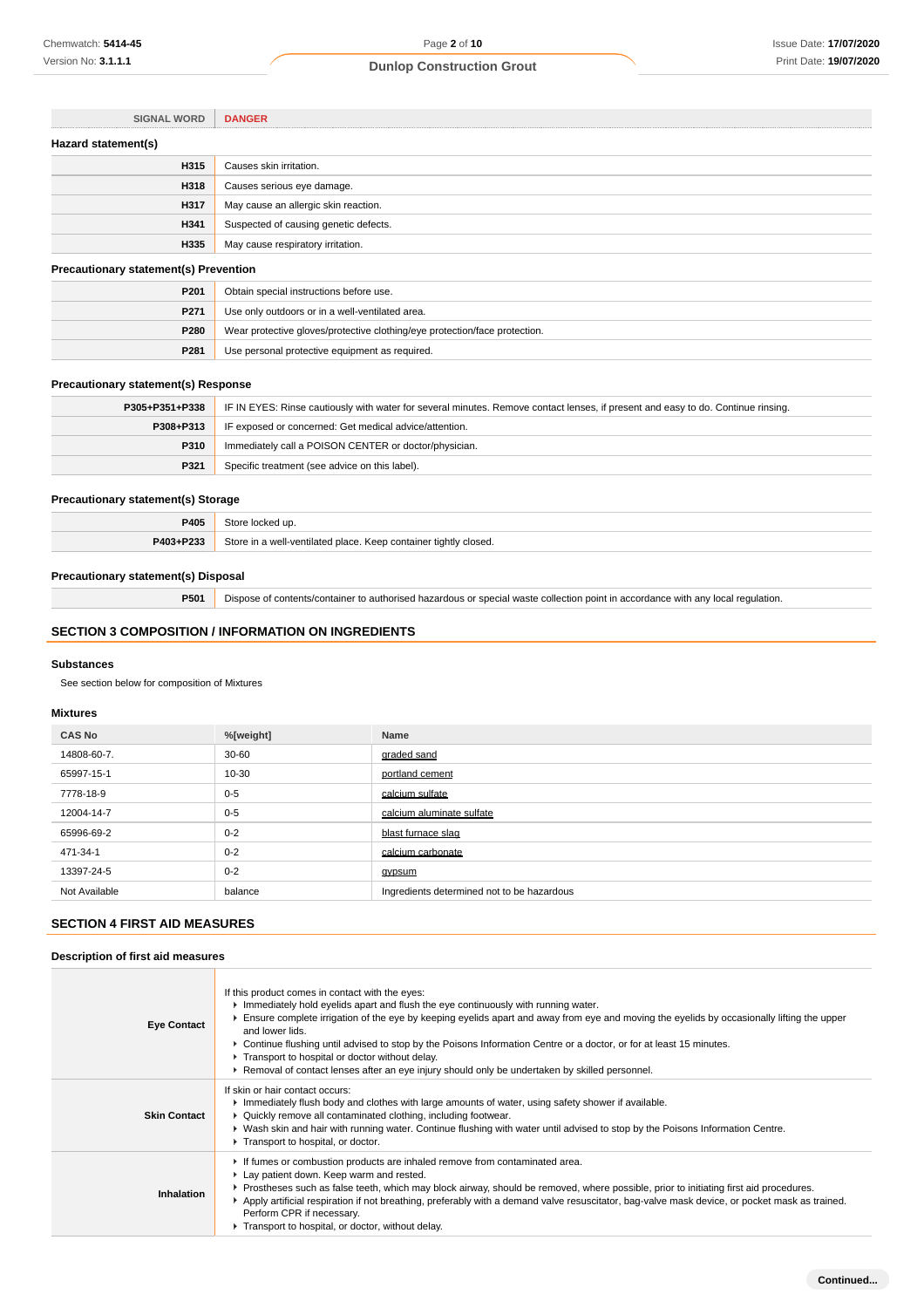**Ingestion** If swallowed do **NOT** induce vomiting. If vomiting occurs, lean patient forward or place on left side (head-down position, if possible) to maintain open airway and prevent aspiration. **• Observe the patient carefully.** Never give liquid to a person showing signs of being sleepy or with reduced awareness; i.e. becoming unconscious. Give water to rinse out mouth, then provide liquid slowly and as much as casualty can comfortably drink. Seek medical advice.

### **Indication of any immediate medical attention and special treatment needed**

#### Treat symptomatically.

For acute or short-term repeated exposures to highly alkaline materials:

- Respiratory stress is uncommon but present occasionally because of soft tissue edema.
- Unless endotracheal intubation can be accomplished under direct vision, cricothyroidotomy or tracheotomy may be necessary.
- Oxygen is given as indicated.
- The presence of shock suggests perforation and mandates an intravenous line and fluid administration.
- **P** Damage due to alkaline corrosives occurs by liquefaction necrosis whereby the saponification of fats and solubilisation of proteins allow deep penetration into the tissue.
- Alkalis continue to cause damage after exposure.

### INGESTION:

Milk and water are the preferred diluents

No more than 2 glasses of water should be given to an adult.

Neutralising agents should never be given since exothermic heat reaction may compound injury.

\* Catharsis and emesis are absolutely contra-indicated.

\* Activated charcoal does not absorb alkali.

\* Gastric lavage should not be used.

- Supportive care involves the following:
- Withhold oral feedings initially.
- If endoscopy confirms transmucosal injury start steroids only within the first 48 hours.
- Carefully evaluate the amount of tissue necrosis before assessing the need for surgical intervention.
- Patients should be instructed to seek medical attention whenever they develop difficulty in swallowing (dysphagia).
- SKIN AND EYE:

**Injury should be irrigated for 20-30 minutes.** 

Eye injuries require saline. [Ellenhorn & Barceloux: Medical Toxicology]

## **SECTION 5 FIREFIGHTING MEASURES**

## **Extinguishing media**

- There is no restriction on the type of extinguisher which may be used.
- Use extinguishing media suitable for surrounding area.

#### **Special hazards arising from the substrate or mixture**

| <b>Fire Incompatibility</b>    | Avoid contamination with oxidising agents i.e. nitrates, oxidising acids, chlorine bleaches, pool chlorine etc. as ignition may result                                                                                                                                                                                                                                                                                                                                                                                                                                                                                                                                                                                                                                                                                                                                                                                                                                                                                                                                                      |  |  |
|--------------------------------|---------------------------------------------------------------------------------------------------------------------------------------------------------------------------------------------------------------------------------------------------------------------------------------------------------------------------------------------------------------------------------------------------------------------------------------------------------------------------------------------------------------------------------------------------------------------------------------------------------------------------------------------------------------------------------------------------------------------------------------------------------------------------------------------------------------------------------------------------------------------------------------------------------------------------------------------------------------------------------------------------------------------------------------------------------------------------------------------|--|--|
| <b>Advice for firefighters</b> |                                                                                                                                                                                                                                                                                                                                                                                                                                                                                                                                                                                                                                                                                                                                                                                                                                                                                                                                                                                                                                                                                             |  |  |
| <b>Fire Fighting</b>           | ▶ When silica dust is dispersed in air, firefighters should wear inhalation protection as hazardous substances from the fire may be adsorbed on<br>the silica particles.<br>► When heated to extreme temperatures, (>1700 deg.C) amorphous silica can fuse.<br>Alert Fire Brigade and tell them location and nature of hazard.<br>• Wear breathing apparatus plus protective gloves in the event of a fire.<br>Prevent, by any means available, spillage from entering drains or water courses.<br>▶ Use fire fighting procedures suitable for surrounding area.                                                                                                                                                                                                                                                                                                                                                                                                                                                                                                                            |  |  |
| <b>Fire/Explosion Hazard</b>   | Solid which exhibits difficult combustion or is difficult to ignite.<br>▶ Avoid generating dust, particularly clouds of dust in a confined or unventilated space as dusts may form an explosive mixture with air, and<br>any source of ignition, i.e. flame or spark, will cause fire or explosion.<br>▶ Dust clouds generated by the fine grinding of the solid are a particular hazard; accumulations of fine dust (420 micron or less) may burn<br>rapidly and fiercely if ignited; once initiated larger particles up to 1400 microns diameter will contribute to the propagation of an explosion.<br>A dust explosion may release large quantities of gaseous products; this in turn creates a subsequent pressure rise of explosive force capable<br>of damaging plant and buildings and injuring people.<br>Combustion products include:<br>carbon monoxide (CO)<br>carbon dioxide (CO2)<br>sulfur oxides (SOx)<br>silicon dioxide (SiO2)<br>metal oxides<br>other pyrolysis products typical of burning organic material.<br>May emit poisonous fumes.<br>May emit corrosive fumes. |  |  |
| <b>HAZCHEM</b>                 | Not Applicable                                                                                                                                                                                                                                                                                                                                                                                                                                                                                                                                                                                                                                                                                                                                                                                                                                                                                                                                                                                                                                                                              |  |  |

## **SECTION 6 ACCIDENTAL RELEASE MEASURES**

### **Personal precautions, protective equipment and emergency procedures**

See section 8

### **Environmental precautions**

See section 12

### **Methods and material for containment and cleaning up**

| <b>Minor Spills</b> | Clean up waste regularly and abnormal spills immediately.<br>Avoid breathing dust and contact with skin and eyes.               |
|---------------------|---------------------------------------------------------------------------------------------------------------------------------|
|                     | Wear protective clothing, gloves, safety glasses and dust respirator.<br>Use dry clean up procedures and avoid generating dust. |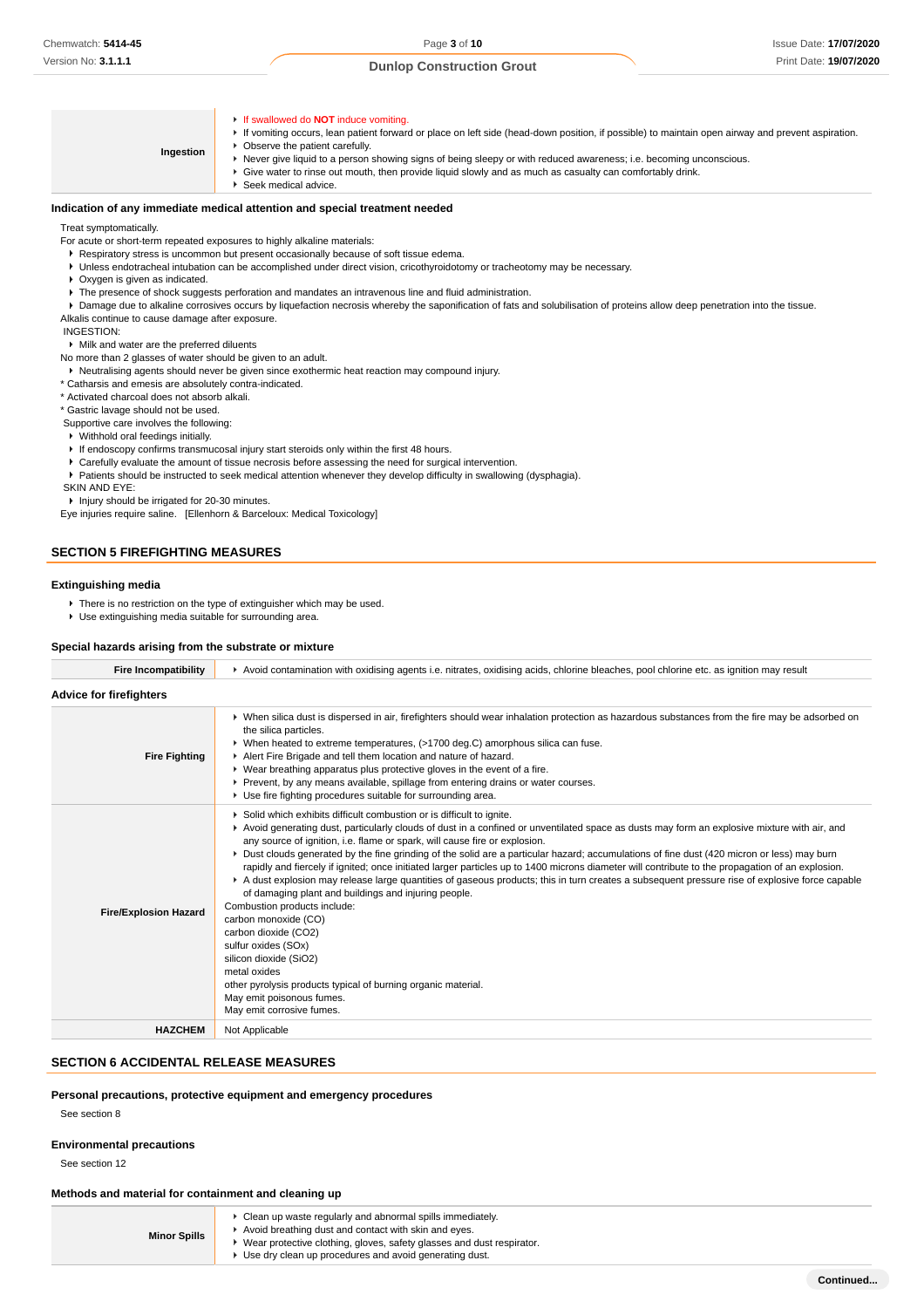| • Clear area of personnel and move upwind.<br>Alert Fire Brigade and tell them location and nature of hazard.<br><b>Major Spills</b><br>▶ Wear full body protective clothing with breathing apparatus.<br>► Prevent, by all means available, spillage from entering drains or water courses. |
|----------------------------------------------------------------------------------------------------------------------------------------------------------------------------------------------------------------------------------------------------------------------------------------------|
|----------------------------------------------------------------------------------------------------------------------------------------------------------------------------------------------------------------------------------------------------------------------------------------------|

Personal Protective Equipment advice is contained in Section 8 of the SDS.

# **SECTION 7 HANDLING AND STORAGE**

| Precautions for safe handling |                                                                                                                                                                                                                                                                                                                                                                                                                                                                                                                                                                                                                                                                                                                                                                     |
|-------------------------------|---------------------------------------------------------------------------------------------------------------------------------------------------------------------------------------------------------------------------------------------------------------------------------------------------------------------------------------------------------------------------------------------------------------------------------------------------------------------------------------------------------------------------------------------------------------------------------------------------------------------------------------------------------------------------------------------------------------------------------------------------------------------|
| Safe handling                 | Avoid all personal contact, including inhalation.<br>• Wear protective clothing when risk of exposure occurs.<br>▶ Use in a well-ventilated area.<br>Prevent concentration in hollows and sumps.<br>► Organic powders when finely divided over a range of concentrations regardless of particulate size or shape and suspended in air or some<br>other oxidizing medium may form explosive dust-air mixtures and result in a fire or dust explosion (including secondary explosions)<br>Minimise airborne dust and eliminate all ignition sources. Keep away from heat, hot surfaces, sparks, and flame.<br>Establish good housekeeping practices.<br>▶ Remove dust accumulations on a regular basis by vacuuming or gentle sweeping to avoid creating dust clouds. |
| Other information             | Store in original containers.<br>▶ Keep containers securely sealed.<br>Store in a cool, dry area protected from environmental extremes.<br>Store away from incompatible materials and foodstuff containers.                                                                                                                                                                                                                                                                                                                                                                                                                                                                                                                                                         |

## **Conditions for safe storage, including any incompatibilities**

| Suitable container      | Multi-ply paper bag with sealed plastic liner or heavy gauge plastic bag.                                                                                                                                                                                |
|-------------------------|----------------------------------------------------------------------------------------------------------------------------------------------------------------------------------------------------------------------------------------------------------|
|                         | NOTE: Bags should be stacked, blocked, interlocked, and limited in height so that they are stable and secure against sliding or collapse. Check<br>that all containers are clearly labelled and free from leaks. Packing as recommended by manufacturer. |
| Storage incompatibility | Avoid strong acids, bases.<br>Avoid contact with copper, aluminium and their alloys.<br>Avoid reaction with oxidising agents                                                                                                                             |

# **SECTION 8 EXPOSURE CONTROLS / PERSONAL PROTECTION**

### **Control parameters**

## **OCCUPATIONAL EXPOSURE LIMITS (OEL)**

## **INGREDIENT DATA**

| Source                       | Ingredient           | <b>Material name</b>                              | <b>TWA</b>    | <b>STEL</b>      | Peak             | <b>Notes</b>                                                                                |
|------------------------------|----------------------|---------------------------------------------------|---------------|------------------|------------------|---------------------------------------------------------------------------------------------|
| Australia Exposure Standards | graded sand          | Silica - Crystalline: Quartz<br>(respirable dust) | 0.05<br>mq/m3 | Not<br>Available | Not<br>Available | Not Available                                                                               |
| Australia Exposure Standards | portland<br>cement   | Portland cement                                   | 10<br>mq/m3   | Not<br>Available | Not<br>Available | (a) This value is for inhalable dust containing no<br>asbestos and < 1% crystalline silica. |
| Australia Exposure Standards | calcium<br>sulfate   | Calcium sulphate                                  | 10<br>mq/m3   | Not<br>Available | Not<br>Available | (a) This value is for inhalable dust containing no<br>asbestos and < 1% crystalline silica. |
| Australia Exposure Standards | calcium<br>carbonate | Calcium carbonate                                 | 10<br>mq/m3   | Not<br>Available | Not<br>Available | (a) This value is for inhalable dust containing no<br>asbestos and < 1% crystalline silica. |
| Australia Exposure Standards | gypsum               | Calcium sulphate                                  | 10<br>mq/m3   | Not<br>Available | Not<br>Available | (a) This value is for inhalable dust containing no<br>asbestos and < 1% crystalline silica. |

## **EMERGENCY LIMITS**

| Ingredient                | <b>Material name</b>                          | TEEL-1           |                     | TEEL-2             | TEEL-3      |
|---------------------------|-----------------------------------------------|------------------|---------------------|--------------------|-------------|
| graded sand               | Silica, crystalline-quartz; (Silicon dioxide) | $0.075$ mg/m $3$ |                     | $33 \text{ mg/m}$  | 200 mg/m3   |
| calcium carbonate         | Carbonic acid, calcium salt                   | 45 mg/m3         |                     | $210 \text{ mg/m}$ | 1,300 mg/m3 |
|                           |                                               |                  |                     |                    |             |
| Ingredient                | <b>Original IDLH</b>                          |                  | <b>Revised IDLH</b> |                    |             |
| graded sand               | 25 mg/m3 / 50 mg/m3                           |                  | Not Available       |                    |             |
| portland cement           | 5,000 mg/m3                                   |                  | Not Available       |                    |             |
| calcium sulfate           | Not Available                                 |                  |                     | Not Available      |             |
| calcium aluminate sulfate | Not Available                                 |                  |                     | Not Available      |             |
| blast furnace slag        | Not Available                                 |                  | Not Available       |                    |             |
| calcium carbonate         | Not Available                                 |                  | Not Available       |                    |             |
| gypsum                    | Not Available                                 |                  | Not Available       |                    |             |

### **Exposure controls**

**Appropriate engineering**

**controls**

Engineering controls are used to remove a hazard or place a barrier between the worker and the hazard. Well-designed engineering controls can be highly effective in protecting workers and will typically be independent of worker interactions to provide this high level of protection. The basic types of engineering controls are:

Process controls which involve changing the way a job activity or process is done to reduce the risk.

Enclosure and/or isolation of emission source which keeps a selected hazard "physically" away from the worker and ventilation that strategically "adds" and "removes" air in the work environment.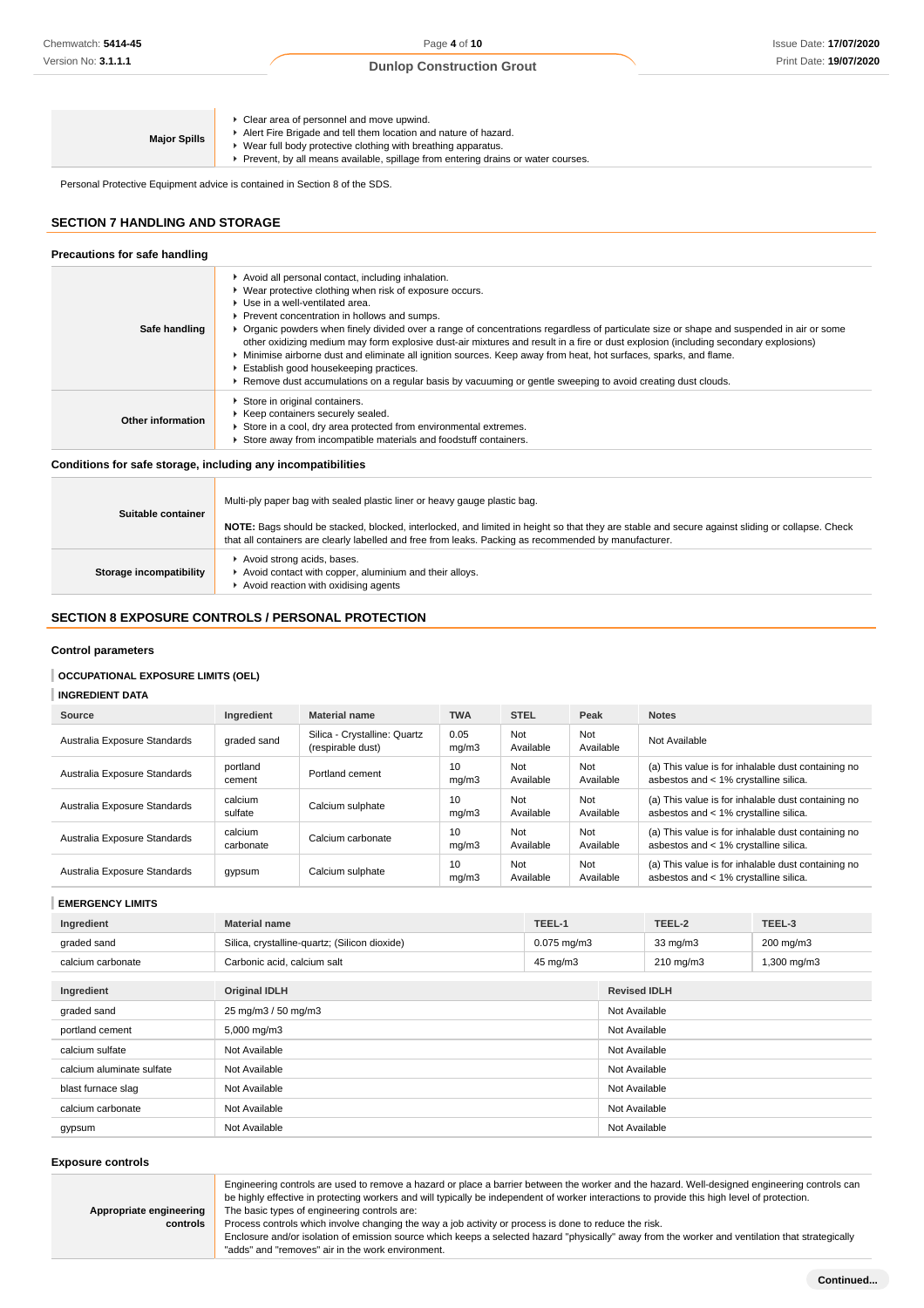Page **5** of **10**

# **Dunlop Construction Grout**

| <b>Personal protection</b> |                                                                                                                                                                                                                                                                                                                                                                                                                                                                                                                                                                                                                                                                                                                                                                                                                                                                                                                                                                                                                                                                                                                                                                                                                                                                                                                                                                                                                                                                                                                                                                                                                                                                                                                                                                                                        |
|----------------------------|--------------------------------------------------------------------------------------------------------------------------------------------------------------------------------------------------------------------------------------------------------------------------------------------------------------------------------------------------------------------------------------------------------------------------------------------------------------------------------------------------------------------------------------------------------------------------------------------------------------------------------------------------------------------------------------------------------------------------------------------------------------------------------------------------------------------------------------------------------------------------------------------------------------------------------------------------------------------------------------------------------------------------------------------------------------------------------------------------------------------------------------------------------------------------------------------------------------------------------------------------------------------------------------------------------------------------------------------------------------------------------------------------------------------------------------------------------------------------------------------------------------------------------------------------------------------------------------------------------------------------------------------------------------------------------------------------------------------------------------------------------------------------------------------------------|
| Eye and face protection    | Safety glasses with unperforated side shields may be used where continuous eye protection is desirable, as in laboratories; spectacles are<br>not sufficient where complete eye protection is needed such as when handling bulk-quantities, where there is a danger of splashing, or if the<br>material may be under pressure.<br>► Chemical goggles whenever there is a danger of the material coming in contact with the eyes; goggles must be properly fitted.<br>Full face shield (20 cm, 8 in minimum) may be required for supplementary but never for primary protection of eyes; these afford face<br>protection.<br>Alternatively a gas mask may replace splash goggles and face shields.                                                                                                                                                                                                                                                                                                                                                                                                                                                                                                                                                                                                                                                                                                                                                                                                                                                                                                                                                                                                                                                                                                      |
| <b>Skin protection</b>     | See Hand protection below                                                                                                                                                                                                                                                                                                                                                                                                                                                                                                                                                                                                                                                                                                                                                                                                                                                                                                                                                                                                                                                                                                                                                                                                                                                                                                                                                                                                                                                                                                                                                                                                                                                                                                                                                                              |
| Hands/feet protection      | Elbow length PVC gloves<br><b>NOTE:</b><br>The material may produce skin sensitisation in predisposed individuals. Care must be taken, when removing gloves and other protective<br>equipment, to avoid all possible skin contact.<br>▶ Contaminated leather items, such as shoes, belts and watch-bands should be removed and destroyed.<br>The selection of suitable gloves does not only depend on the material, but also on further marks of quality which vary from manufacturer to<br>manufacturer. Where the chemical is a preparation of several substances, the resistance of the glove material can not be calculated in advance<br>and has therefore to be checked prior to the application.<br>The exact break through time for substances has to be obtained from the manufacturer of the protective gloves and has to be observed when<br>making a final choice.<br>Personal hygiene is a key element of effective hand care.<br>▶ Neoprene rubber gloves<br>Experience indicates that the following polymers are suitable as glove materials for protection against undissolved, dry solids, where abrasive<br>particles are not present.<br>polychloroprene.<br>nitrile rubber.<br>butyl rubber.                                                                                                                                                                                                                                                                                                                                                                                                                                                                                                                                                                                       |
| <b>Body protection</b>     | See Other protection below                                                                                                                                                                                                                                                                                                                                                                                                                                                                                                                                                                                                                                                                                                                                                                                                                                                                                                                                                                                                                                                                                                                                                                                                                                                                                                                                                                                                                                                                                                                                                                                                                                                                                                                                                                             |
| Other protection           | Employees working with confirmed human carcinogens should be provided with, and be required to wear, clean, full body protective clothing<br>(smocks, coveralls, or long-sleeved shirt and pants), shoe covers and gloves prior to entering the regulated area. [AS/NZS ISO 6529:2006 or<br>national equivalent]<br>Employees engaged in handling operations involving carcinogens should be provided with, and required to wear and use half-face filter-type<br>respirators with filters for dusts, mists and fumes, or air purifying canisters or cartridges. A respirator affording higher levels of protection may<br>be substituted. [AS/NZS 1715 or national equivalent]<br>Emergency deluge showers and eyewash fountains, supplied with potable water, should be located near, within sight of, and on the same<br>level with locations where direct exposure is likely.<br>▶ Prior to each exit from an area containing confirmed human carcinogens, employees should be required to remove and leave protective<br>clothing and equipment at the point of exit and at the last exit of the day, to place used clothing and equipment in impervious containers at<br>the point of exit for purposes of decontamination or disposal. The contents of such impervious containers must be identified with suitable<br>labels. For maintenance and decontamination activities, authorized employees entering the area should be provided with and required to<br>wear clean, impervious garments, including gloves, boots and continuous-air supplied hood.<br>▶ Prior to removing protective garments the employee should undergo decontamination and be required to shower upon removal of the<br>garments and hood.<br>• Overalls.<br>P.V.C apron.<br>Barrier cream.<br>Skin cleansing cream. |

### **Respiratory protection**

Particulate. (AS/NZS 1716 & 1715, EN 143:2000 & 149:001, ANSI Z88 or national equivalent)

| <b>Required Minimum Protection Factor</b> | <b>Half-Face Respirator</b> | <b>Full-Face Respirator</b> | <b>Powered Air Respirator</b> |
|-------------------------------------------|-----------------------------|-----------------------------|-------------------------------|
| up to $10 \times ES$                      | P <sub>1</sub><br>Air-line* |                             | PAPR-P1                       |
| up to $50 \times ES$                      | Air-line**                  | P <sub>2</sub>              | PAPR-P2                       |
| up to $100 \times ES$                     | -                           | P <sub>3</sub>              |                               |
|                                           |                             | Air-line*                   |                               |
| $100 + x ES$                              | -                           | Air-line**                  | PAPR-P3                       |

\* - Negative pressure demand \*\* - Continuous flow

A(All classes) = Organic vapours, B AUS or B1 = Acid gasses, B2 = Acid gas or hydrogen cyanide(HCN), B3 = Acid gas or hydrogen cyanide(HCN), E = Sulfur dioxide(SO2), G = Agricultural chemicals, K = Ammonia(NH3), Hg = Mercury, NO = Oxides of nitrogen, MB = Methyl bromide, AX = Low boiling point organic compounds(below 65 degC)

Respirators may be necessary when engineering and administrative controls do not adequately prevent exposures.

▶ The decision to use respiratory protection should be based on professional judgment that takes into account toxicity information, exposure measurement data, and frequency and likelihood of the worker's exposure - ensure users are not subject to high thermal loads which may result in heat stress or distress due to personal protective equipment (powered, positive flow, full face apparatus may be an option).

Published occupational exposure limits, where they exist, will assist in determining the adequacy of the selected respiratory protection. These may be government mandated or vendor recommended.

▶ Certified respirators will be useful for protecting workers from inhalation of particulates when properly selected and fit tested as part of a complete respiratory protection program.

Use approved positive flow mask if significant quantities of dust becomes airborne.

▶ Try to avoid creating dust conditions.

## **SECTION 9 PHYSICAL AND CHEMICAL PROPERTIES**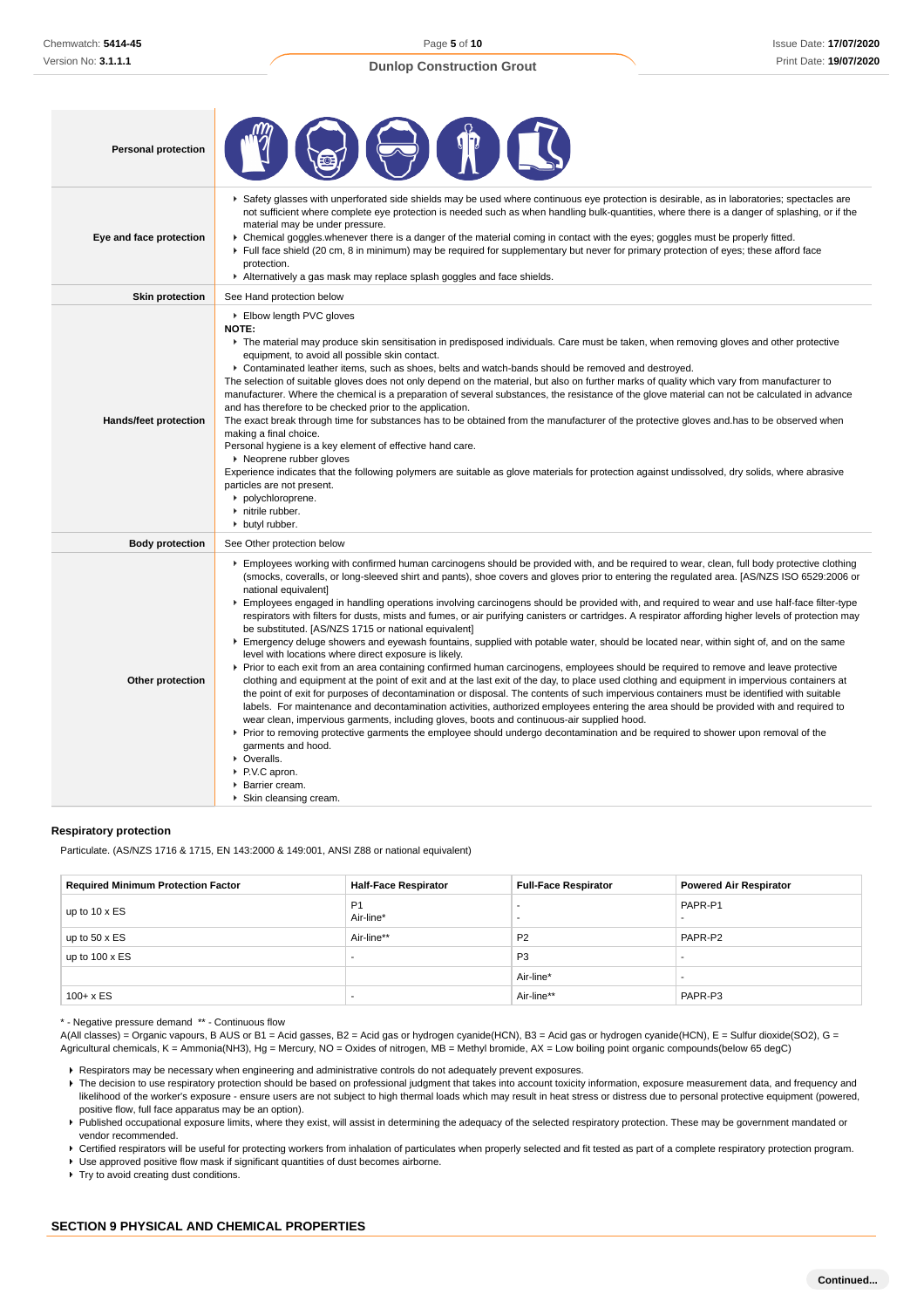# **Information on basic physical and chemical properties**

| Appearance                                      | Grey powder; insoluble in water. |                                            |                |
|-------------------------------------------------|----------------------------------|--------------------------------------------|----------------|
|                                                 |                                  |                                            |                |
| <b>Physical state</b>                           | Divided Solid                    | Relative density (Water = 1)               | Not Available  |
| Odour                                           | Not Available                    | Partition coefficient n-octanol<br>/ water | Not Available  |
| <b>Odour threshold</b>                          | Not Available                    | Auto-ignition temperature (°C)             | Not Applicable |
| pH (as supplied)                                | Not Applicable                   | <b>Decomposition temperature</b>           | Not Available  |
| Melting point / freezing point<br>(°C)          | Not Available                    | Viscosity (cSt)                            | Not Applicable |
| Initial boiling point and boiling<br>range (°C) | Not Applicable                   | Molecular weight (g/mol)                   | Not Applicable |
| Flash point (°C)                                | Not Applicable                   | <b>Taste</b>                               | Not Available  |
| <b>Evaporation rate</b>                         | Not Available                    | <b>Explosive properties</b>                | Not Available  |
| Flammability                                    | Not Applicable                   | <b>Oxidising properties</b>                | Not Available  |
| Upper Explosive Limit (%)                       | Not Applicable                   | Surface Tension (dyn/cm or<br>$mN/m$ )     | Not Applicable |
| Lower Explosive Limit (%)                       | Not Applicable                   | <b>Volatile Component (%vol)</b>           | Not Available  |
| Vapour pressure (kPa)                           | Not Applicable                   | Gas group                                  | Not Available  |
| Solubility in water                             | Immiscible                       | pH as a solution (1%)                      | Not Applicable |
| Vapour density $(Air = 1)$                      | Not Available                    | VOC g/L                                    | Not Available  |

# **SECTION 10 STABILITY AND REACTIVITY**

| Reactivity                                 | See section 7                                                                                                                        |
|--------------------------------------------|--------------------------------------------------------------------------------------------------------------------------------------|
| <b>Chemical stability</b>                  | • Unstable in the presence of incompatible materials.<br>▶ Product is considered stable.<br>Hazardous polymerisation will not occur. |
| Possibility of hazardous<br>reactions      | See section 7                                                                                                                        |
| <b>Conditions to avoid</b>                 | See section 7                                                                                                                        |
| Incompatible materials                     | See section 7                                                                                                                        |
| <b>Hazardous decomposition</b><br>products | See section 5                                                                                                                        |

# **SECTION 11 TOXICOLOGICAL INFORMATION**

## **Information on toxicological effects**

| Inhaled             | The material can cause respiratory irritation in some persons. The body's response to such irritation can cause further lung damage.<br>Inhalation of dusts, generated by the material during the course of normal handling, may be damaging to the health of the individual.<br>Persons with impaired respiratory function, airway diseases and conditions such as emphysema or chronic bronchitis, may incur further disability<br>if excessive concentrations of particulate are inhaled.<br>If prior damage to the circulatory or nervous systems has occurred or if kidney damage has been sustained, proper screenings should be<br>conducted on individuals who may be exposed to further risk if handling and use of the material result<br>in excessive exposures.<br>Effects on lungs are significantly enhanced in the presence of respirable particles.                                                                                                                                                                                                                                                                                                                                                                                                                                                                                                                                                                                                                                                                                                                                                                                                                                                                                                                                                                                                                                                                                                                                                                                                                                                                                                                                                                                                                                |
|---------------------|----------------------------------------------------------------------------------------------------------------------------------------------------------------------------------------------------------------------------------------------------------------------------------------------------------------------------------------------------------------------------------------------------------------------------------------------------------------------------------------------------------------------------------------------------------------------------------------------------------------------------------------------------------------------------------------------------------------------------------------------------------------------------------------------------------------------------------------------------------------------------------------------------------------------------------------------------------------------------------------------------------------------------------------------------------------------------------------------------------------------------------------------------------------------------------------------------------------------------------------------------------------------------------------------------------------------------------------------------------------------------------------------------------------------------------------------------------------------------------------------------------------------------------------------------------------------------------------------------------------------------------------------------------------------------------------------------------------------------------------------------------------------------------------------------------------------------------------------------------------------------------------------------------------------------------------------------------------------------------------------------------------------------------------------------------------------------------------------------------------------------------------------------------------------------------------------------------------------------------------------------------------------------------------------------|
| Ingestion           | Accidental ingestion of the material may be damaging to the health of the individual.                                                                                                                                                                                                                                                                                                                                                                                                                                                                                                                                                                                                                                                                                                                                                                                                                                                                                                                                                                                                                                                                                                                                                                                                                                                                                                                                                                                                                                                                                                                                                                                                                                                                                                                                                                                                                                                                                                                                                                                                                                                                                                                                                                                                              |
| <b>Skin Contact</b> | This material can cause inflammation of the skin on contact in some persons.<br>The material may accentuate any pre-existing dermatitis condition<br>Skin contact may result in severe irritation particularly to broken skin. Ulceration known as "chrome ulcers" may develop. Chrome ulcers and skin<br>cancer are significantly related.<br>Open cuts, abraded or irritated skin should not be exposed to this material<br>Entry into the blood-stream, through, for example, cuts, abrasions or lesions, may produce systemic injury with harmful effects. Examine the skin<br>prior to the use of the material and ensure that any external damage is suitably protected.                                                                                                                                                                                                                                                                                                                                                                                                                                                                                                                                                                                                                                                                                                                                                                                                                                                                                                                                                                                                                                                                                                                                                                                                                                                                                                                                                                                                                                                                                                                                                                                                                     |
| Eye                 | If applied to the eyes, this material causes severe eye damage.                                                                                                                                                                                                                                                                                                                                                                                                                                                                                                                                                                                                                                                                                                                                                                                                                                                                                                                                                                                                                                                                                                                                                                                                                                                                                                                                                                                                                                                                                                                                                                                                                                                                                                                                                                                                                                                                                                                                                                                                                                                                                                                                                                                                                                    |
| Chronic             | Long-term exposure to respiratory irritants may result in airways disease, involving difficulty breathing and related whole-body problems.<br>Strong evidence exists that this substance may cause irreversible mutations (though not lethal) even following a single exposure.<br>Skin contact with the material is more likely to cause a sensitisation reaction in some persons compared to the general population.<br>Substance accumulation, in the human body, may occur and may cause some concern following repeated or long-term occupational exposure.<br>Red blood cells and rabbit alveolar macrophages exposed to calcium silicate insulation materials in vitro showed haemolysis in one study but not<br>in another. Both studies showed the substance to be more cytotoxic than titanium dioxide but less toxic than asbestos.<br>In a small cohort mortality study of workers in a wollastonite quarry, the observed number of deaths from all cancers combined and lung cancer<br>were lower than expected. Wollastonite is a calcium inosilicate mineral (CaSiO3).<br>Amorphous silicas generally are less hazardous than crystalline silicas, but the former can be converted to the latter on heating and subsequent<br>cooling. Inhalation of dusts containing crystalline silicas may lead to silicosis, a disabling lung disease that may take years to develop.<br>Exposure to large doses of aluminium has been connected with the degenerative brain disease Alzheimer's Disease.<br>Cement contact dermatitis (CCD) may occur when contact shows an allergic response, which may progress to sensitisation. Sensitisation is due<br>to soluble chromates (chromate compounds) present in trace amounts in some cements and cement products. Soluble chromates readily<br>penetrate intact skin. Cement dermatitis can be characterised by fissures, eczematous rash, dystrophic nails, and dry skin; acute contact with<br>highly alkaline mixtures may cause localised necrosis.<br>Prolonged inhalation of high concentrations of magnesite (magnesium carbonate) dust caused pulmonary deposition and retention. Roasted<br>magnesite (magnesium oxide) produced a greater degree of fibrosis than did crude magnesite. No cases of human systemic poisoning due to |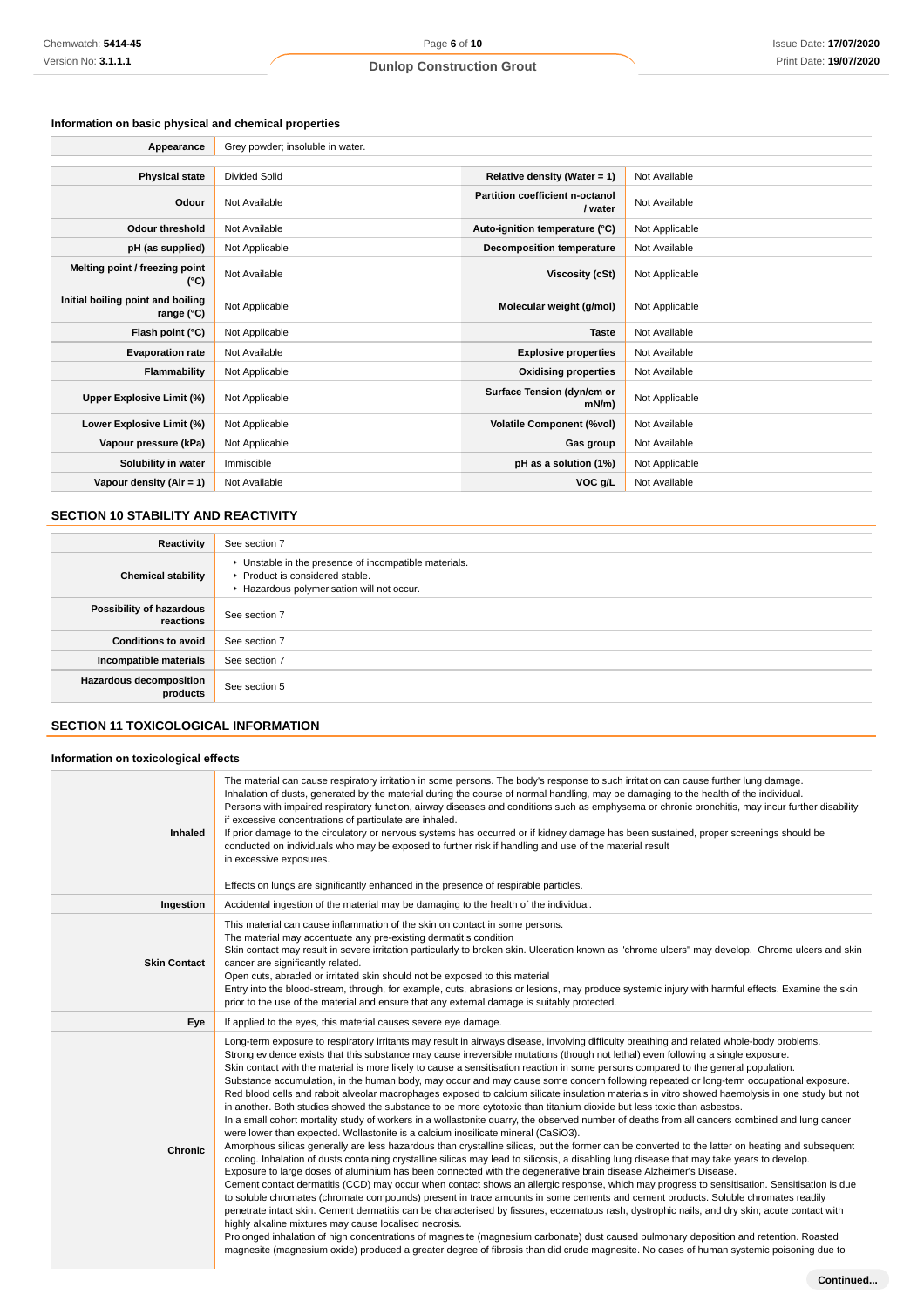|                                                                          | exposure to magnesite have been recorded. Pneumoconiosis was found in about 2% of workers exposed to high concentrations of dust from<br>crude or roasted magnesite that also contained 1-3% silicon dioxide.<br>Soluble silicates do not exhibit sensitizing potential. Testing in bacterial and animal experiments have not shown any evidence of them causing<br>mutations or birth defects.<br>Overexposure to the breathable dust may cause coughing, wheezing, difficulty in breathing and impaired lung function. Chronic symptoms may<br>include decreased vital lung capacity and chest infections. Repeated exposures in the workplace to high levels of fine-divided dusts may produce<br>a condition known as pneumoconiosis, which is the lodgement of any inhaled dusts in the lung, irrespective of the effect. This is particularly true<br>when a significant number of particles less than 0.5 microns (1/50000 inch) are present.<br>Chromium (III) is an essential trace mineral. Chronic exposure to chromium (III) irritates the airways, malnourishes the liver and kidneys, causes<br>fluid in the lungs, and adverse effects on white blood cells, and also increases the risk of developing lung cancer.<br>Prolonged or repeated skin contact may cause drying with cracking, irritation and possible dermatitis following.<br>Chronic excessive intake of iron have been associated with damage to the liver and pancreas. People with a genetic disposition to poor control<br>over iron are at an increased risk. |                                                      |  |  |
|--------------------------------------------------------------------------|-------------------------------------------------------------------------------------------------------------------------------------------------------------------------------------------------------------------------------------------------------------------------------------------------------------------------------------------------------------------------------------------------------------------------------------------------------------------------------------------------------------------------------------------------------------------------------------------------------------------------------------------------------------------------------------------------------------------------------------------------------------------------------------------------------------------------------------------------------------------------------------------------------------------------------------------------------------------------------------------------------------------------------------------------------------------------------------------------------------------------------------------------------------------------------------------------------------------------------------------------------------------------------------------------------------------------------------------------------------------------------------------------------------------------------------------------------------------------------------------------------------------------------------------------|------------------------------------------------------|--|--|
| <b>TOXICITY</b><br><b>IRRITATION</b><br><b>Dunlop Construction Grout</b> |                                                                                                                                                                                                                                                                                                                                                                                                                                                                                                                                                                                                                                                                                                                                                                                                                                                                                                                                                                                                                                                                                                                                                                                                                                                                                                                                                                                                                                                                                                                                                 |                                                      |  |  |
|                                                                          | Not Available                                                                                                                                                                                                                                                                                                                                                                                                                                                                                                                                                                                                                                                                                                                                                                                                                                                                                                                                                                                                                                                                                                                                                                                                                                                                                                                                                                                                                                                                                                                                   | Not Available                                        |  |  |
|                                                                          | <b>TOXICITY</b>                                                                                                                                                                                                                                                                                                                                                                                                                                                                                                                                                                                                                                                                                                                                                                                                                                                                                                                                                                                                                                                                                                                                                                                                                                                                                                                                                                                                                                                                                                                                 | <b>IRRITATION</b>                                    |  |  |
| graded sand                                                              | Oral (rat) LD50: =500 mg/kg $^{[2]}$                                                                                                                                                                                                                                                                                                                                                                                                                                                                                                                                                                                                                                                                                                                                                                                                                                                                                                                                                                                                                                                                                                                                                                                                                                                                                                                                                                                                                                                                                                            | Not Available                                        |  |  |
| portland cement                                                          | <b>TOXICITY</b>                                                                                                                                                                                                                                                                                                                                                                                                                                                                                                                                                                                                                                                                                                                                                                                                                                                                                                                                                                                                                                                                                                                                                                                                                                                                                                                                                                                                                                                                                                                                 | <b>IRRITATION</b>                                    |  |  |
|                                                                          | Not Available                                                                                                                                                                                                                                                                                                                                                                                                                                                                                                                                                                                                                                                                                                                                                                                                                                                                                                                                                                                                                                                                                                                                                                                                                                                                                                                                                                                                                                                                                                                                   | Not Available                                        |  |  |
|                                                                          | <b>TOXICITY</b>                                                                                                                                                                                                                                                                                                                                                                                                                                                                                                                                                                                                                                                                                                                                                                                                                                                                                                                                                                                                                                                                                                                                                                                                                                                                                                                                                                                                                                                                                                                                 | <b>IRRITATION</b>                                    |  |  |
| calcium sulfate                                                          | Oral (rat) LD50: >1581 mg/kg[1]                                                                                                                                                                                                                                                                                                                                                                                                                                                                                                                                                                                                                                                                                                                                                                                                                                                                                                                                                                                                                                                                                                                                                                                                                                                                                                                                                                                                                                                                                                                 | Not Available                                        |  |  |
|                                                                          | <b>TOXICITY</b>                                                                                                                                                                                                                                                                                                                                                                                                                                                                                                                                                                                                                                                                                                                                                                                                                                                                                                                                                                                                                                                                                                                                                                                                                                                                                                                                                                                                                                                                                                                                 | <b>IRRITATION</b>                                    |  |  |
| calcium aluminate sulfate                                                | dermal (rat) LD50: >2000 mg/kg <sup>[1]</sup>                                                                                                                                                                                                                                                                                                                                                                                                                                                                                                                                                                                                                                                                                                                                                                                                                                                                                                                                                                                                                                                                                                                                                                                                                                                                                                                                                                                                                                                                                                   | Not Available                                        |  |  |
|                                                                          | Oral (rat) LD50: >1581 mg/kg[1]                                                                                                                                                                                                                                                                                                                                                                                                                                                                                                                                                                                                                                                                                                                                                                                                                                                                                                                                                                                                                                                                                                                                                                                                                                                                                                                                                                                                                                                                                                                 |                                                      |  |  |
|                                                                          | <b>TOXICITY</b>                                                                                                                                                                                                                                                                                                                                                                                                                                                                                                                                                                                                                                                                                                                                                                                                                                                                                                                                                                                                                                                                                                                                                                                                                                                                                                                                                                                                                                                                                                                                 | <b>IRRITATION</b>                                    |  |  |
| blast furnace slag                                                       | dermal (rat) LD50: >4000 mg/kg $^{11}$                                                                                                                                                                                                                                                                                                                                                                                                                                                                                                                                                                                                                                                                                                                                                                                                                                                                                                                                                                                                                                                                                                                                                                                                                                                                                                                                                                                                                                                                                                          | Eye: no adverse effect observed (not irritating)[1]  |  |  |
|                                                                          |                                                                                                                                                                                                                                                                                                                                                                                                                                                                                                                                                                                                                                                                                                                                                                                                                                                                                                                                                                                                                                                                                                                                                                                                                                                                                                                                                                                                                                                                                                                                                 | Skin: no adverse effect observed (not irritating)[1] |  |  |
|                                                                          | <b>TOXICITY</b>                                                                                                                                                                                                                                                                                                                                                                                                                                                                                                                                                                                                                                                                                                                                                                                                                                                                                                                                                                                                                                                                                                                                                                                                                                                                                                                                                                                                                                                                                                                                 | <b>IRRITATION</b>                                    |  |  |
|                                                                          |                                                                                                                                                                                                                                                                                                                                                                                                                                                                                                                                                                                                                                                                                                                                                                                                                                                                                                                                                                                                                                                                                                                                                                                                                                                                                                                                                                                                                                                                                                                                                 |                                                      |  |  |

|                   | <b>TOXICITY</b>                                                                                                                                                                                                                 | <b>IRRITATION</b>                                    |  |
|-------------------|---------------------------------------------------------------------------------------------------------------------------------------------------------------------------------------------------------------------------------|------------------------------------------------------|--|
| calcium carbonate | dermal (rat) LD50: >2000 mg/kg $[1]$                                                                                                                                                                                            | Eye (rabbit): 0.75 mg/24h - SEVERE                   |  |
|                   | Oral (rat) LD50: >2000 mg/kg[1]                                                                                                                                                                                                 | Eye: no adverse effect observed (not irritating)[1]  |  |
|                   |                                                                                                                                                                                                                                 | Skin (rabbit): 500 mg/24h-moderate                   |  |
|                   |                                                                                                                                                                                                                                 | Skin: no adverse effect observed (not irritating)[1] |  |
|                   | <b>TOXICITY</b>                                                                                                                                                                                                                 | <b>IRRITATION</b>                                    |  |
| gypsum            | Oral (rat) LD50: >1581 mg/kg[1]                                                                                                                                                                                                 | Not Available                                        |  |
| Legend:           | 1. Value obtained from Europe ECHA Registered Substances - Acute toxicity 2.* Value obtained from manufacturer's SDS. Unless otherwise<br>specified data extracted from RTECS - Register of Toxic Effect of chemical Substances |                                                      |  |

**PORTLAND CEMENT** The following information refers to contact allergens as a group and may not be specific to this product. Contact allergies quickly manifest themselves as contact eczema, more rarely as urticaria or Quincke's oedema. The pathogenesis of contact eczema involves a cell-mediated (T lymphocytes) immune reaction of the delayed type. Other allergic skin reactions, e.g. contact urticaria, involve antibody-mediated immune reactions. The significance of the contact allergen is not simply determined by its sensitisation potential: the distribution of the substance and the opportunities for contact with it are equally important. **CALCIUM ALUMINATE SULFATE** For calcium: Toxicity from calcium is not common, because the gastrointestinal tract normally limits the amount of calcium absorbed. Therefore, short-term intake of large amounts of calcium does not generally produce any ill effects aside from constipation and an increased risk of kidney stones. However, more severe toxicity can occur when excess calcium is ingested over long periods, or when calcium is combined with increased amounts of vitamin D, which increases calcium absorption. Calcium toxicity is also found sometimes after excessive administration of calcium via a vein. **BLAST FURNACE SLAG** For silica amorphous: Derived No Adverse Effects Level (NOAEL) in the range of 1000 mg/kg/d. In humans, synthetic amorphous silica (SAS) is essentially non-toxic by mouth, skin or eyes, and by inhalation. Epidemiology studies show little evidence of adverse health effects due to SAS. Repeated exposure (without personal protection) may cause mechanical irritation of the eye and drying/cracking of the skin. When experimental animals inhale synthetic amorphous silica (SAS) dust, it dissolves in the lung fluid and is rapidly eliminated. If swallowed, the vast majority of SAS is excreted in the faeces and there is little accumulation in the body. **CALCIUM CARBONATE** No evidence of carcinogenic properties. No evidence of mutagenic or teratogenic effects. The material may produce severe irritation to the eye causing pronounced inflammation. Repeated or prolonged exposure to irritants may produce conjunctivitis. .<br>The material may cause skin irritation after prolonged or repeated exposure and may produce on contact skin redness, swelling, the production of vesicles, scaling and thickening of the skin. **GRADED SAND & PORTLAND CEMENT & CALCIUM ALUMINATE SULFATE & BLAST FURNACE SLAG &** No significant acute toxicological data identified in literature search.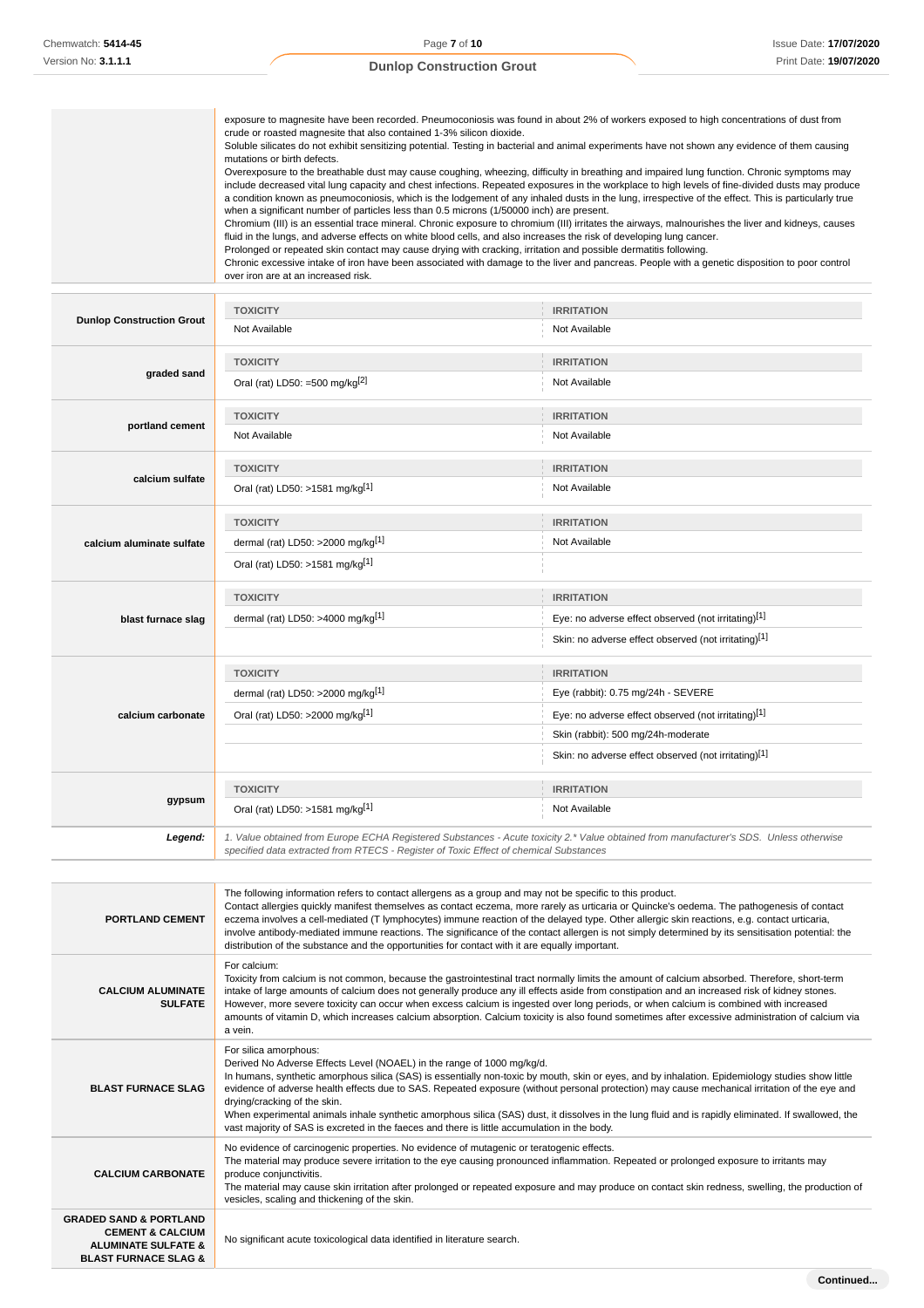| <b>GYPSUM</b>                                                                                                                            |                                                                                                                                                                                                                                                                                                                                                                                                                                                                                                                                                                                                                                                                                                                                                                                              |                                 |                                                                                                                                                                     |
|------------------------------------------------------------------------------------------------------------------------------------------|----------------------------------------------------------------------------------------------------------------------------------------------------------------------------------------------------------------------------------------------------------------------------------------------------------------------------------------------------------------------------------------------------------------------------------------------------------------------------------------------------------------------------------------------------------------------------------------------------------------------------------------------------------------------------------------------------------------------------------------------------------------------------------------------|---------------------------------|---------------------------------------------------------------------------------------------------------------------------------------------------------------------|
| <b>PORTLAND CEMENT &amp;</b><br><b>CALCIUM SULFATE &amp; BLAST</b><br><b>FURNACE SLAG &amp; CALCIUM</b><br><b>CARBONATE &amp; GYPSUM</b> | Asthma-like symptoms may continue for months or even years after exposure to the material ends. This may be due to a non-allergic condition<br>known as reactive airways dysfunction syndrome (RADS) which can occur after exposure to high levels of highly irritating compound. Main<br>criteria for diagnosing RADS include the absence of previous airways disease in a non-atopic individual, with sudden onset of persistent<br>asthma-like symptoms within minutes to hours of a documented exposure to the irritant. Other criteria for diagnosis of RADS include a reversible<br>airflow pattern on lung function tests, moderate to severe bronchial hyperreactivity on methacholine challenge testing, and the lack of minimal<br>lymphocytic inflammation, without eosinophilia. |                                 |                                                                                                                                                                     |
| <b>CALCIUM SULFATE &amp;</b><br><b>GYPSUM</b>                                                                                            | Gypsum (calcium sulfate dehydrate) irritates the skin, eye, mucous membranes, and airways. A series of studies involving Gypsum industry<br>workers in Poland reported chronic, non-specific airways diseases.<br>Repeat dose toxicity: Examination of workers at a gypsum manufacturing plant found restrictive defects on long-function tests in those who were<br>chronically exposed to gypsum dust.<br>Synergistic/antagonistic effects: Gypsum appears to be protective on quartz toxicity in animal testing.                                                                                                                                                                                                                                                                          |                                 |                                                                                                                                                                     |
| <b>Acute Toxicity</b>                                                                                                                    | ×                                                                                                                                                                                                                                                                                                                                                                                                                                                                                                                                                                                                                                                                                                                                                                                            | Carcinogenicity                 | ×                                                                                                                                                                   |
| <b>Skin Irritation/Corrosion</b>                                                                                                         | ✔                                                                                                                                                                                                                                                                                                                                                                                                                                                                                                                                                                                                                                                                                                                                                                                            | Reproductivity                  | ×                                                                                                                                                                   |
| <b>Serious Eye Damage/Irritation</b>                                                                                                     | ✔                                                                                                                                                                                                                                                                                                                                                                                                                                                                                                                                                                                                                                                                                                                                                                                            | <b>STOT - Single Exposure</b>   | ✔                                                                                                                                                                   |
| <b>Respiratory or Skin</b><br>sensitisation                                                                                              | $\checkmark$                                                                                                                                                                                                                                                                                                                                                                                                                                                                                                                                                                                                                                                                                                                                                                                 | <b>STOT - Repeated Exposure</b> | ×                                                                                                                                                                   |
| <b>Mutagenicity</b>                                                                                                                      | ✔                                                                                                                                                                                                                                                                                                                                                                                                                                                                                                                                                                                                                                                                                                                                                                                            | <b>Aspiration Hazard</b>        | ×                                                                                                                                                                   |
|                                                                                                                                          |                                                                                                                                                                                                                                                                                                                                                                                                                                                                                                                                                                                                                                                                                                                                                                                              | Legend:                         | $\blacktriangleright$ - Data either not available or does not fill the criteria for classification<br>$\blacktriangleright$ - Data available to make classification |

# **SECTION 12 ECOLOGICAL INFORMATION**

| Toxicity                         |                  |                                             |                               |            |                  |                         |
|----------------------------------|------------------|---------------------------------------------|-------------------------------|------------|------------------|-------------------------|
|                                  | <b>ENDPOINT</b>  | <b>TEST DURATION (HR)</b>                   | <b>SPECIES</b>                |            | VALUE            | <b>SOURCE</b>           |
| <b>Dunlop Construction Grout</b> | Not<br>Available | Not Available                               | Not Available                 |            | Not<br>Available | Not<br>Available        |
| graded sand                      | <b>ENDPOINT</b>  | <b>SPECIES</b><br><b>TEST DURATION (HR)</b> |                               | VALUE      |                  | <b>SOURCE</b>           |
|                                  | Not<br>Available | Not Available                               | Not Available                 |            | Not<br>Available | Not<br>Available        |
|                                  | <b>ENDPOINT</b>  | <b>TEST DURATION (HR)</b>                   | <b>SPECIES</b>                |            | VALUE            | <b>SOURCE</b>           |
| portland cement                  | Not<br>Available | Not Available                               | Not Available                 |            | Not<br>Available | Not<br>Available        |
|                                  | <b>ENDPOINT</b>  | <b>TEST DURATION (HR)</b>                   | <b>SPECIES</b>                | VALUE      |                  | <b>SOURCE</b>           |
|                                  | LC50             | 96                                          | Fish                          |            | >1-970mg/L       | $\overline{2}$          |
| calcium sulfate                  | <b>EC50</b>      | 72                                          | Algae or other aquatic plants | >79mg/L    |                  | $\overline{2}$          |
|                                  | EC <sub>0</sub>  | 96                                          | Crustacea                     |            | $=1255.000$ mg/L | $\mathbf{1}$            |
|                                  | <b>NOEC</b>      | 504                                         | Crustacea                     | 360mg/L    |                  | $\overline{4}$          |
|                                  | <b>ENDPOINT</b>  | <b>TEST DURATION (HR)</b>                   | <b>SPECIES</b>                |            | VALUE            | <b>SOURCE</b>           |
|                                  | <b>LC50</b>      | 96                                          | Fish                          |            | $>83$ mg/L       | $\overline{2}$          |
| calcium aluminate sulfate        | EC50             | 48                                          | Crustacea                     |            | 6.8mg/L          | $\overline{\mathbf{c}}$ |
|                                  | EC50             | 72                                          | Algae or other aquatic plants |            | 4.8mg/L          | $\overline{2}$          |
|                                  | <b>ENDPOINT</b>  | <b>TEST DURATION (HR)</b>                   | <b>SPECIES</b>                |            | VALUE            | <b>SOURCE</b>           |
|                                  | LC50             | 96                                          | Fish                          |            | >100000mg/L      | $\overline{2}$          |
|                                  | EC50             | 48                                          | Crustacea                     | >100mg/L   |                  | $\overline{2}$          |
| blast furnace slag               | EC50             | 72                                          | Algae or other aquatic plants | >100mg/L   |                  | $\overline{2}$          |
|                                  | EC10             | 504                                         | Crustacea                     |            | 5-mg/L           | $\boldsymbol{2}$        |
|                                  | <b>NOEC</b>      | 504                                         | Crustacea                     | 1-563mg/L  |                  | $\overline{2}$          |
|                                  | <b>ENDPOINT</b>  | <b>TEST DURATION (HR)</b>                   | <b>SPECIES</b>                |            | VALUE            | <b>SOURCE</b>           |
|                                  | LC50             | 96                                          | Fish                          | >56000mg/L |                  | $\overline{4}$          |
| calcium carbonate                | <b>EC50</b>      | 72                                          | Algae or other aquatic plants | $>14$ mg/L |                  | $\overline{2}$          |
|                                  | EC10             | 72                                          | Algae or other aquatic plants | $>14$ mg/L |                  | $\overline{2}$          |
|                                  | <b>NOEC</b>      | 72                                          | Algae or other aquatic plants |            | 14mg/L           | $\overline{2}$          |
|                                  | <b>ENDPOINT</b>  | <b>TEST DURATION (HR)</b>                   | <b>SPECIES</b>                | VALUE      |                  | <b>SOURCE</b>           |
|                                  | LC50             | 96                                          | Fish                          | >1-970mg/L |                  | $\overline{2}$          |
| gypsum                           | <b>EC50</b>      | 72                                          | Algae or other aquatic plants |            | >79mg/L          |                         |
|                                  | EC <sub>0</sub>  | 96                                          | Crustacea                     |            | $=1255.000$ mg/L |                         |
|                                  | <b>NOEC</b>      | 504                                         | Crustacea                     | 360mg/L    |                  | 4                       |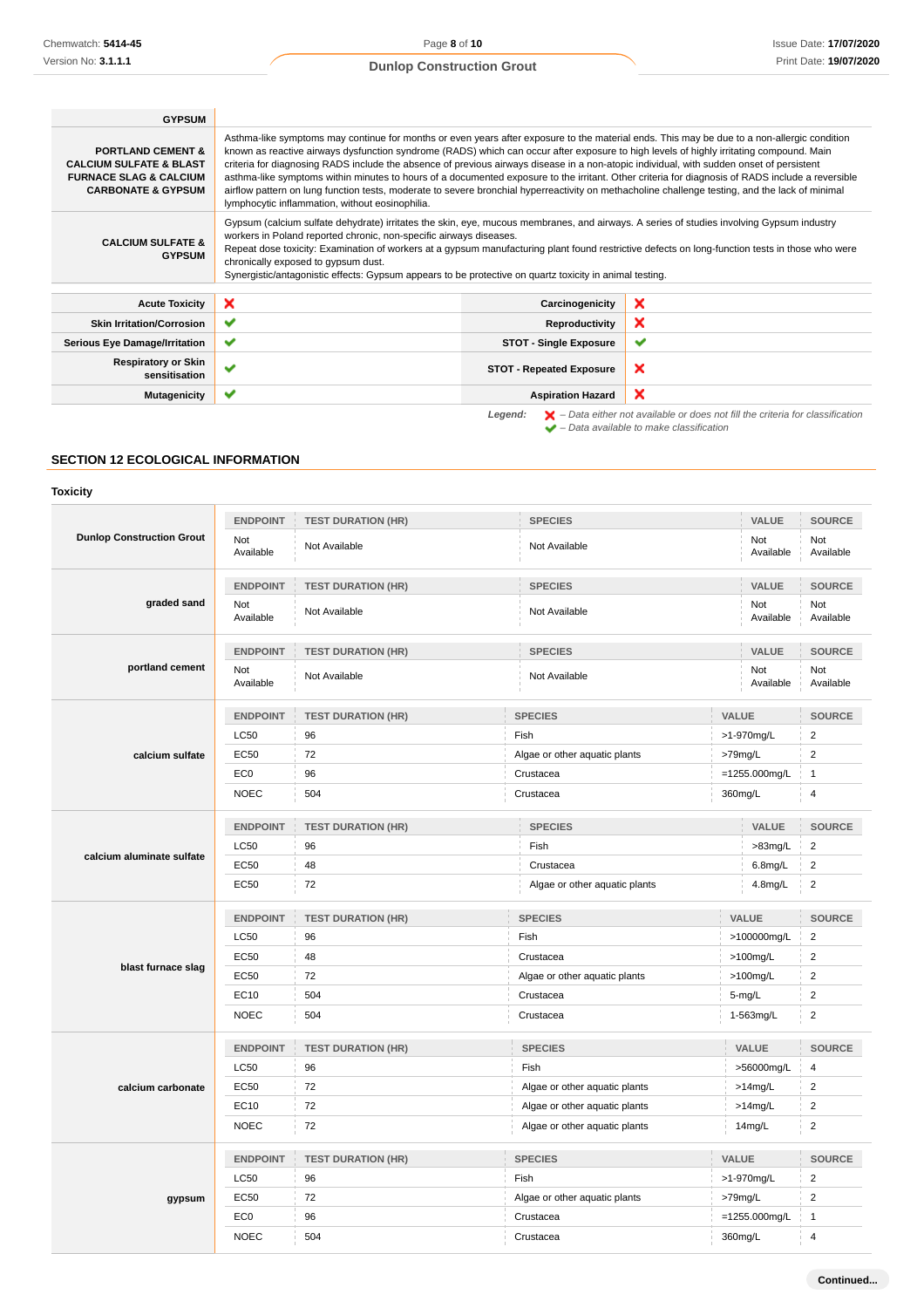**Legend:** Extracted from 1. IUCLID Toxicity Data 2. Europe ECHA Registered Substances - Ecotoxicological Information - Aquatic Toxicity 3. EPIWIN Suite V3.12 (QSAR) - Aquatic Toxicity Data (Estimated) 4. US EPA, Ecotox database - Aquatic Toxicity Data 5. ECETOC Aquatic Hazard Assessment Data 6. NITE (Japan) - Bioconcentration Data 7. METI (Japan) - Bioconcentration Data 8. Vendor Data

#### **DO NOT** discharge into sewer or waterways.

#### **Persistence and degradability**

| Ingredient      | Persistence: Water/Soil | <b>Persistence: Air</b> |
|-----------------|-------------------------|-------------------------|
| calcium sulfate | <b>HIGH</b>             | <b>HIGH</b>             |
| gypsum          | <b>HIGH</b>             | <b>HIGH</b>             |

### **Bioaccumulative potential**

| Ingredient      | <b>Bioaccumulation</b>    |
|-----------------|---------------------------|
| calcium sulfate | LOW (LogKOW = $-2.2002$ ) |
| gypsum          | LOW (LogKOW = -2.2002)    |

## **Mobility in soil**

| Ingredient      | <b>Mobility</b>       |
|-----------------|-----------------------|
| calcium sulfate | LOW ( $KOC = 6.124$ ) |
| gypsum          | LOW ( $KOC = 6.124$ ) |

# **SECTION 13 DISPOSAL CONSIDERATIONS**

| Waste treatment methods             |                                                                                                                                                                                                                                                                                                                                         |
|-------------------------------------|-----------------------------------------------------------------------------------------------------------------------------------------------------------------------------------------------------------------------------------------------------------------------------------------------------------------------------------------|
| <b>Product / Packaging disposal</b> | ► DO NOT allow wash water from cleaning or process equipment to enter drains.<br>It may be necessary to collect all wash water for treatment before disposal.<br>In all cases disposal to sewer may be subject to local laws and regulations and these should be considered first.<br>Where in doubt contact the responsible authority. |

## **SECTION 14 TRANSPORT INFORMATION**

## **Labels Required**

|        | <b>NO</b> |
|--------|-----------|
| ______ |           |

**Land transport (ADG): NOT REGULATED FOR TRANSPORT OF DANGEROUS GOODS**

**Air transport (ICAO-IATA / DGR): NOT REGULATED FOR TRANSPORT OF DANGEROUS GOODS**

**Sea transport (IMDG-Code / GGVSee): NOT REGULATED FOR TRANSPORT OF DANGEROUS GOODS**

**Transport in bulk according to Annex II of MARPOL and the IBC code** Not Applicable

## **SECTION 15 REGULATORY INFORMATION**

#### **Safety, health and environmental regulations / legislation specific for the substance or mixture**

### **GRADED SAND IS FOUND ON THE FOLLOWING REGULATORY LISTS**

Australia Hazardous Chemical Information System (HCIS) - Hazardous Chemicals Australia Inventory of Chemical Substances (AICS) Chemical Footprint Project - Chemicals of High Concern List

**PORTLAND CEMENT IS FOUND ON THE FOLLOWING REGULATORY LISTS**

Australia Inventory of Chemical Substances (AICS)

## **CALCIUM SULFATE IS FOUND ON THE FOLLOWING REGULATORY LISTS**

Australia Inventory of Chemical Substances (AICS)

## **CALCIUM ALUMINATE SULFATE IS FOUND ON THE FOLLOWING REGULATORY LISTS** Australia Inventory of Chemical Substances (AICS)

**BLAST FURNACE SLAG IS FOUND ON THE FOLLOWING REGULATORY LISTS**

Australia Inventory of Chemical Substances (AICS)

## **CALCIUM CARBONATE IS FOUND ON THE FOLLOWING REGULATORY LISTS** Australia Inventory of Chemical Substances (AICS)

#### **GYPSUM IS FOUND ON THE FOLLOWING REGULATORY LISTS**

Australia Inventory of Chemical Substances (AICS)

International Agency for Research on Cancer (IARC) - Agents Classified by the IARC Monographs

International Agency for Research on Cancer (IARC) - Agents Classified by the IARC Monographs - Group 1 : Carcinogenic to humans